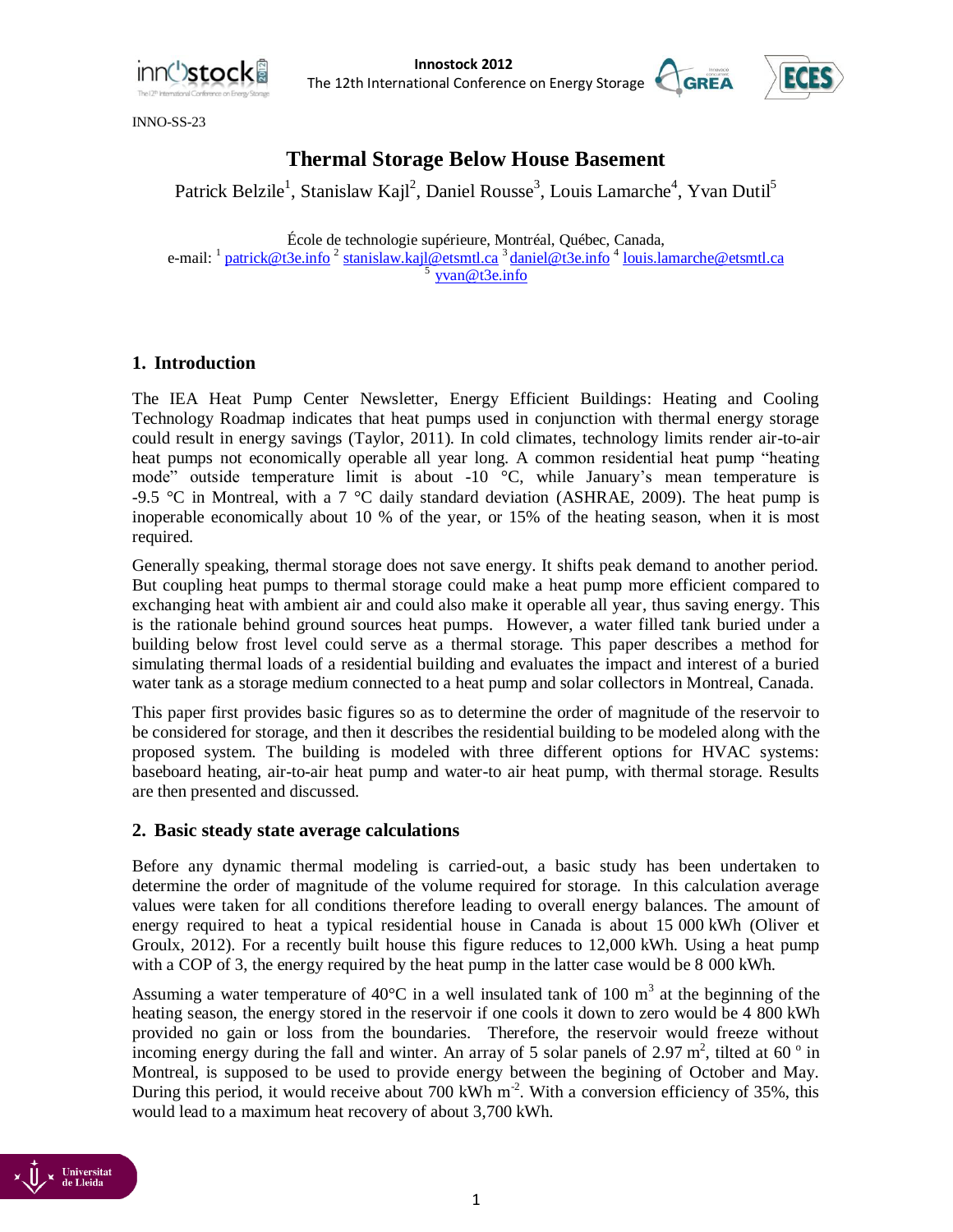





Finally, during the fall, with insulated vertical surfaces, the losses to the ground – with  $U = 2$  W m<sup>-</sup>  $2K^{-1}$  – could roughly be assumed, by use of an average temperature difference between 40 °C and 10  $^{\circ}$ C, for a surface area of about 67 m<sup>2</sup>, to reach an order of about 1,000kWh. During winter, it is assumed, for the purpose of dimensioning, that the temperature difference is close to  $5^{\circ}$ C. Furthermore, if phase change can be tolerated up to 50% in the 100  $m<sup>3</sup>$  reservoir, the amount of latent energy that can be further extracted is about 4,800 kWh. Thus, this suggests that an insulated buried water reservoir of 100  $m<sup>3</sup>$  could be large enough to cover the heating requirements of a recent residential building in Montréal, if coupled to a heat pump and 5 solar panels.

# **3. Residential Building Model**

Evaluating buildings energy consumption through computer simulation is evolving rapidly. A novel approach uses Google SketchUp 3D® [\(Google, 2011\)](#page-10-3) and free TRNSYS3D plugin [\(Transsolar,](#page-10-4)  [2011\)](#page-10-4) to define geometry and components of a building, such as exterior and interior walls, roof, ceilings, floors, windows, etc. This plugin models multi-zone building and exports radiation and geometry models to TRNSYS Simulation Studio [\(TRNSYS, 2011\)](#page-10-5). Modeling of the building by using the TRNSYS3D plugin defines multiple zones. In this case, the basement was modeled in two different zones: one below ground and the other above ground. The rest of the building consists of a first floor and an attic. Fenestration is added to generated surfaces. Each generated surfaces types is defined as exterior wall, ceiling adjescent, roof, etc. The modeled building is a single-family home is located in Montreal, Quebec, Canada. Its footprint is 7.5 m by 9 m, the longer side oriented on the East-West axis. The basement and ground floor are both 3 m high and the inhabited attic is 5 m high at its gable. Windows are located all around the building, as shown in figure 1.



Figure 1: Google Sketchup 3D Model

The following step implies TRNSYS Simulation Studio to generate building files from TRNSYS3D, to be used in TRNBUILD [\(TRNSYS, 2011\)](#page-10-5). This last application is used to define the materials and thermal performances of the building components, as well as HVAC systems to be simulated. TRNSYS Simulation Studio Multi-zone component (Type 56) is coupled to HVAC and energy related numerical models such as: heat pumps, thermal storage, solar collectors and ground coupling. Each component is defined using TRNBUILD module. The thermal resistance of the components such as external walls, windows, roof, mechanical equipment including ventilation,

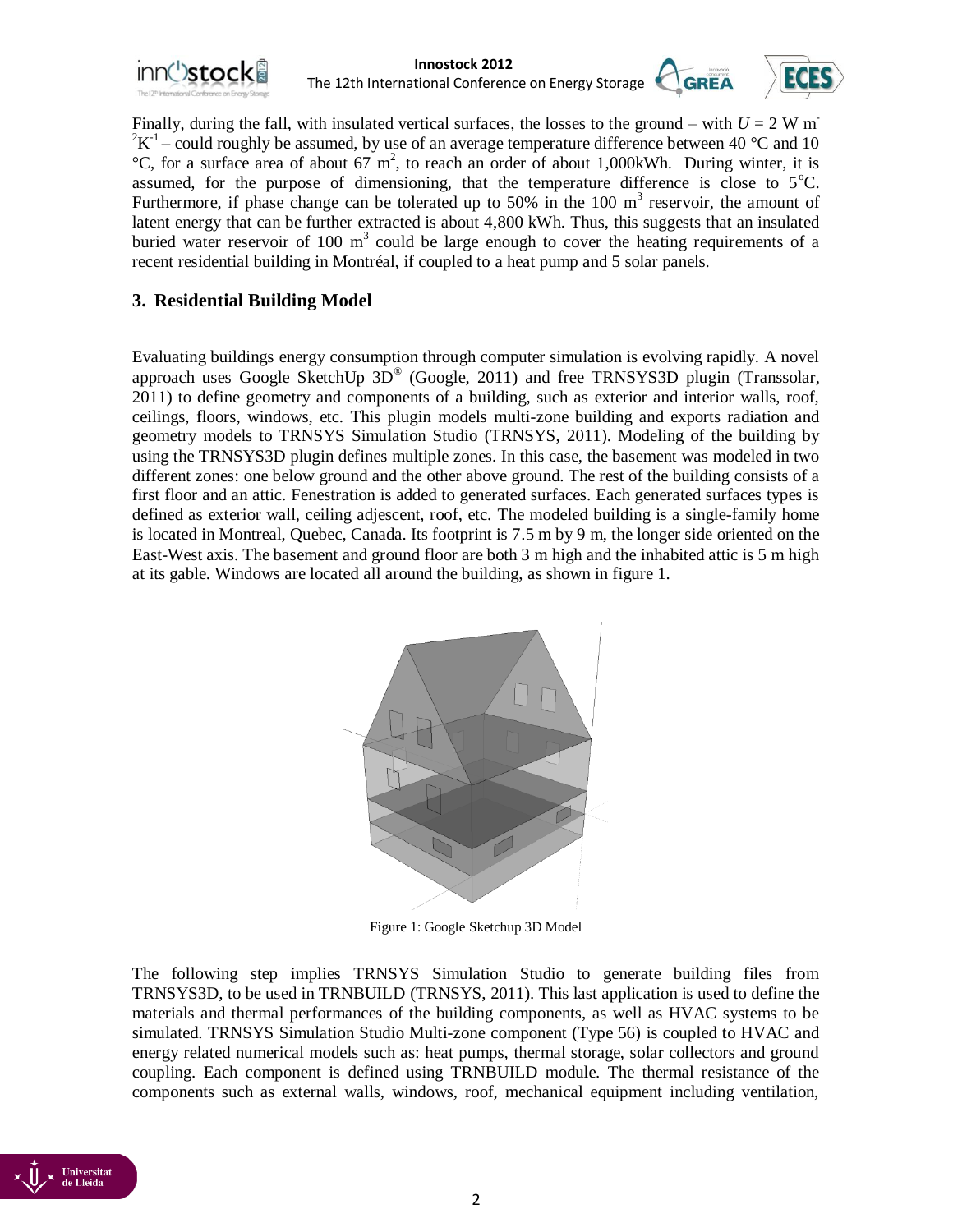



heating and air conditioning, as well as air infiltration and schedules of occupation are defined in TRNBUILD, as shown in table 1.

| <b>Component</b> | <b>Description</b>          | <b>R</b> -value<br>$\mathrm{[m^2KW^1]}$ |
|------------------|-----------------------------|-----------------------------------------|
| Exterior wall    | Fiberglass, 200 mm          | 5.3                                     |
| Ceiling          | Fiberglass, 270 mm          | 7.1                                     |
| Window           | Double glazed, 13 mm air    | 0.3                                     |
| Concrete wall    | Expanded polystyrene, 50 mm | 1.8                                     |

|  | Table 1. Components description |  |
|--|---------------------------------|--|
|  |                                 |  |

The natural air infiltration rate of the residential building is set to 0.2 air-change per hour (ach) in accordance with experimental data [\(CMHC-SCHL, 2011\)](#page-10-6). Ventilation is set at 280 l/s, with 0.2 outside air fraction mixed to the return air to the heat pump, resulting in the minimum value of 0.35 ach per ASHRAE 62.2 standard [\(ASHRAE, 2010\)](#page-10-7). The heating temperature set point is 21 °C and cooling at 24 °C. The model is then imported within TRNSYS, as a multi-zone building (Type 56). Each surface is described by its azimuth and angle to the horizontal. The information generated by Trnsys3D includes solar zenith and azimuth as well as total and beam solar radiation on each surface modeled. It can also include shading that could be added to Google Sketchup 3D model. TRNSYS is used to simulate interactions between different numerical models. It is possible to use weather data from many locations on the globe and several components of renewable energy systems are available. Figure 2 shows the base model used by all three HVAC configurations.



Figure 2: TRNSYS base model

The building is coupled to the ground by Type701d component, which is "Basement Conduction (interfaces with Type56)". It models conductive heat transfer from the basement to the surrounding ground using a 3 dimensional finite difference model. The other components are used to define the environmental conditions.

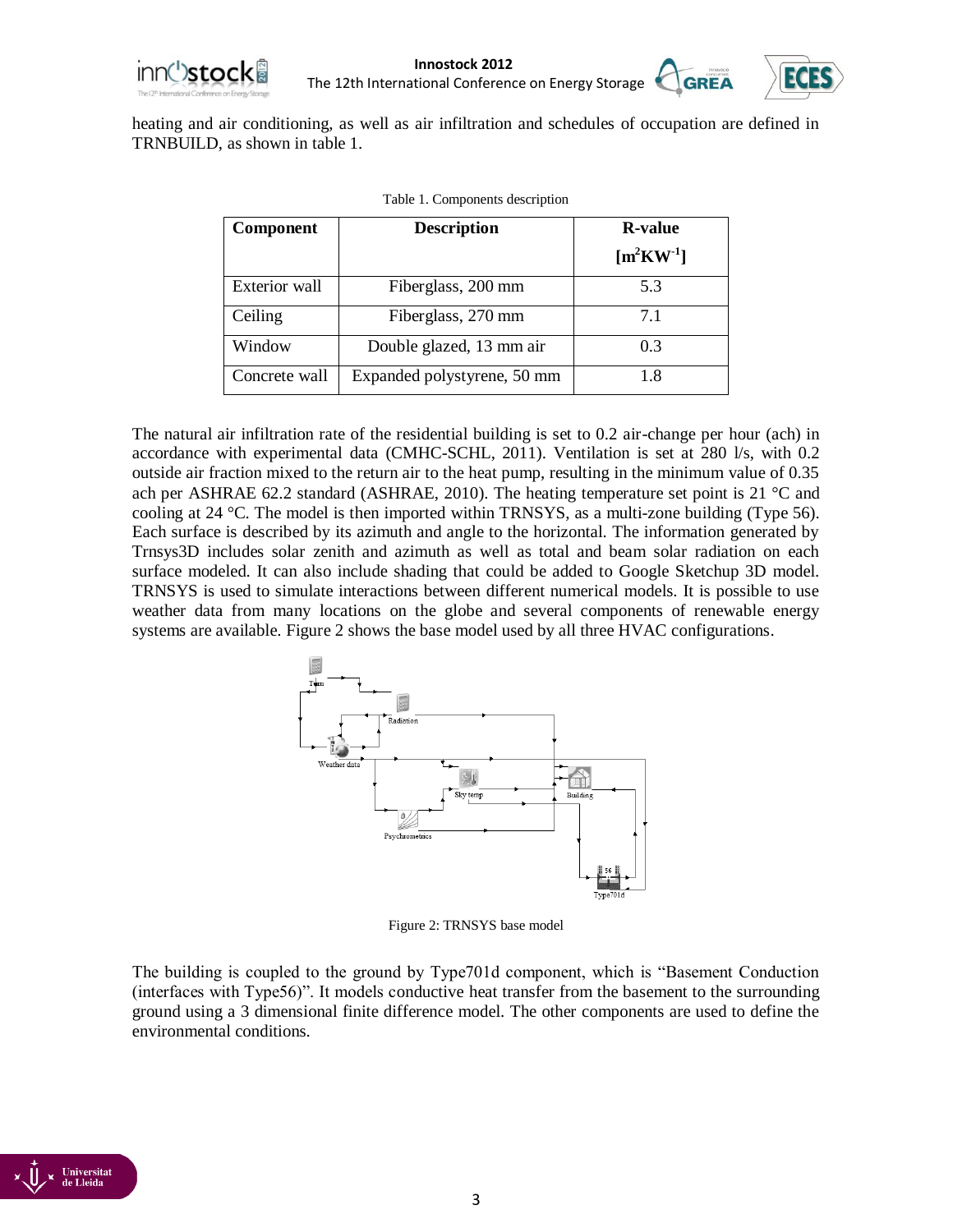



Three HVAC arrangements were simulated:

- A simple model with baseboard heating and air conditioning devices;
- An air-to-air heat pump;
- A water-to-air heat pump, coupled with a buried water tank and a solar collector.

The main objective of this simulation is to size a buried water tank thermal storage system that would be operational all year long. Humidification and dehumidification are not considered in this model because the latent heat is assumed to be the same in all three HVAC scenarios.

# *3.1 Simple model*

The residential building HVAC system was first modeled with a baseboard heating, common in the Quebec province. During summer, air is cooled by a conventional device with an average COP of 3.0. The Ventilation Unit, a Type664 component in TRNSYS, was added to the Multi-zone building model. The air flow parameters are the same as for the other two HVAC scenarios described below. The simulation time step was set to 1 minute after several preliminary tests.

### *3.2 Air-to-air heat pump*

In the second model, an air-to-air heat pump replaces the simple ventilation unit simulated previously. The simulation step time was also set to 1 minute. The ambient air temperature in the house is monitored on the first floor zone with Type698 component, which is a "Five-stage Room Thermostat - Multi-Zone Version". A diverter (Type616) is used to split the ventilation flow into each zone. It is set to ensure temperature balances in each zone as much as possible. The performances of the heat pump (Type665) were taken from the examples included in TRNSYS. The cooling COP is between 2 and 3.3, while the heating COP is between 1.3 and 4.2. Two auxiliary heaters are added to the heating system and their set points are zone temperature below 19 °C for first stage and below 17 °C for both stages.

#### *3.3 Water-to-air heat pump*

In the model of interest, a buried storage tank is coupled to a water-to-air heat pump. Solar collectors are added to the system to raise the tank temperature in an effort to prevent freezing during the heating season. Figure 3 represents the connections between the main components of the water-to-air system.

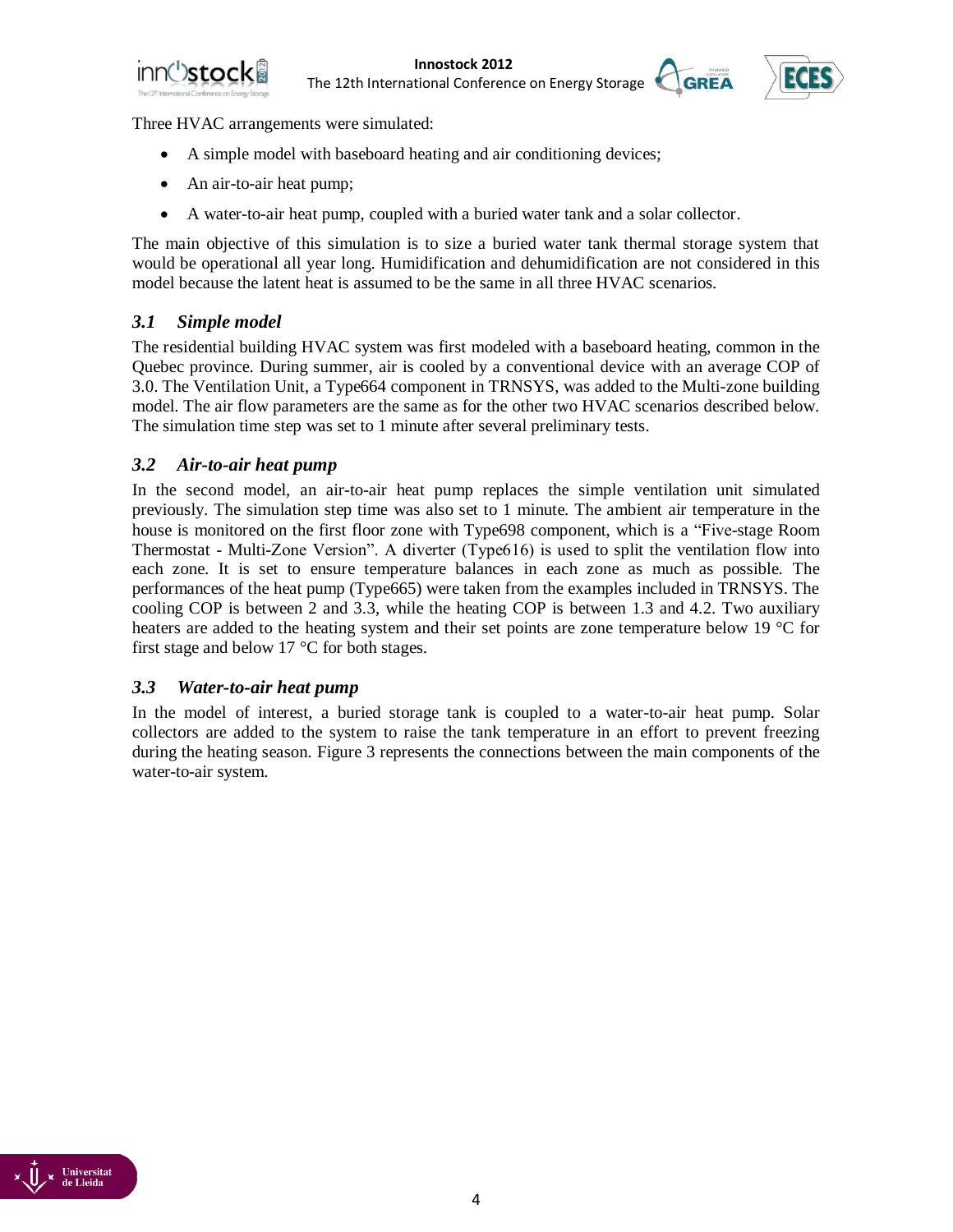



Figure 3: Water-to-air heat pump model diagram

The "Water-To-Air Heat Pump" (Type505b) component has COP between 3.2 and 7.5 for cooling mode, and between 3.6 and 6.2 in heating mode. The auxiliary heaters are controlled the same way as in the air-to-air heat pump model.

A "Flat Bottom Storage Tank" (Type531) component is used to model the thermal storage. The tank has the same footprint as the residential building; its depth is variable for different volumes: 1 m for  $67 \text{ m}^3$ , 1.5 m for 100 m<sup>3</sup> and 2 m for 133 m<sup>3</sup>. Its top surface is located 1.5 m below ground, considered to be frost level. The storage tank inlet of the heat pump and the solar collectors are at the bottom, while the outlets are on top. The heat transfer fluid used for all components is the water contained in the storage tank. No heat exchangers are used between components.

The storage tank component is coupled to "Soil Model for Buried Vertical Cylindrical Storage Tanks" (Type 707b) component. The soil model is cylindrical and the tank model is rectangular, but the soil model uses surfaces and lengths as dimensional parameters for conductivity heat transfer. Thus, the area and perimeter values of the tank were used regardless of the shape of the components. The mass of soil to be used as storage medium is calculated from the distance by which the soil temperature is considered undisturbed. This far-field distance is 10 m on around the tank and 10 m under it. The smallest node size for the finite difference calculations is 0.5 m. The Uvalue of the concrete tank is set to 6.9  $Wm^{-2}K^{-1}$ . The mean surface temperature is set to 6.9 °C and amplitude of surface temperature of 11 °C [\(ASHRAE, 2009\)](#page-10-1). The walls and floor of the thermal storage are simulated with and without an insulation of R-1.8. The system is schematically presented in figure 4.

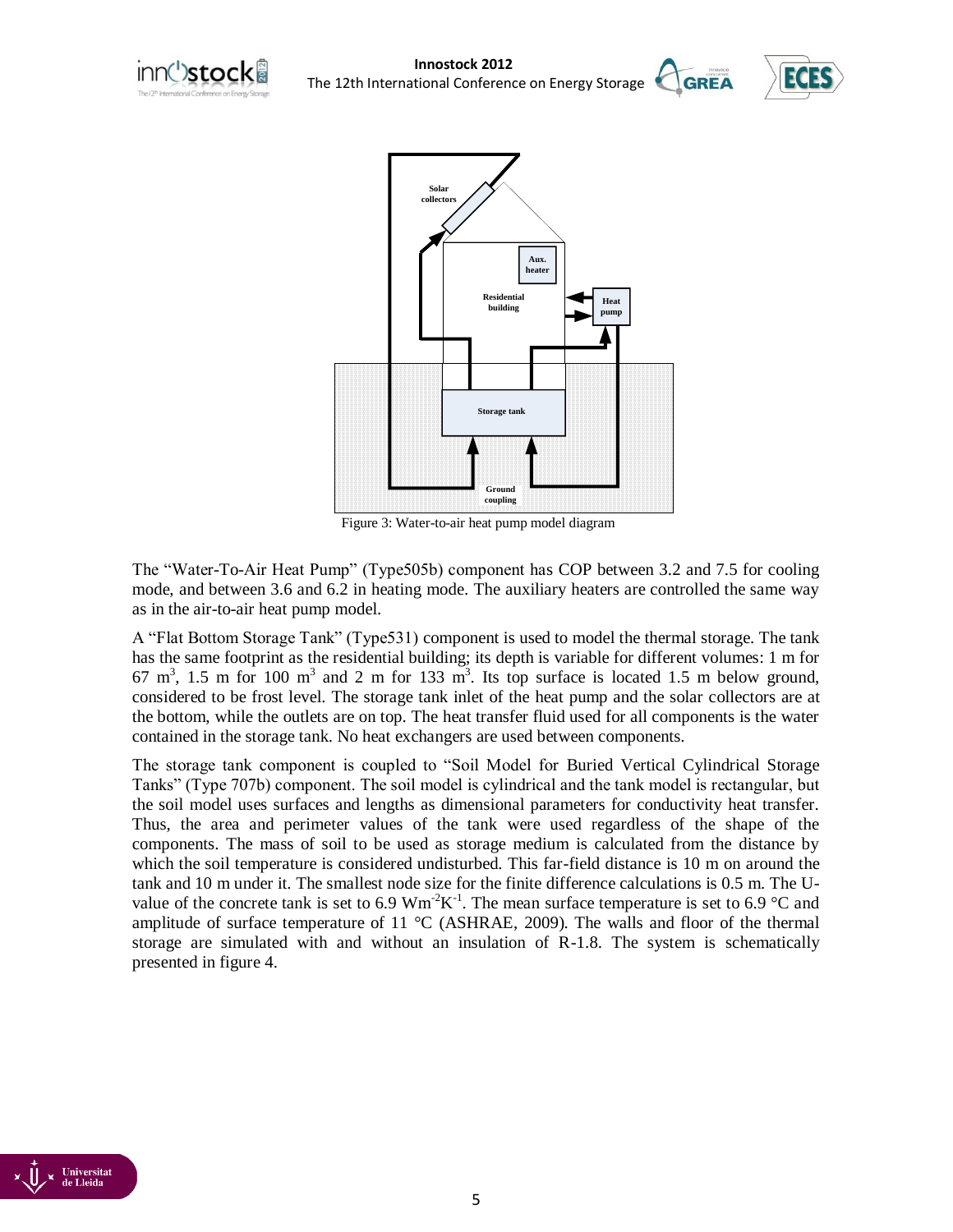





Figure 4: Water-to-air heat pump model in TRNSYS

The initial tank temperature value of the simulation is set to the final tank temperature of a first annual simulation. The surface temperature on top of the storage tank has been set to 20  $^{\circ}$ C to ease calculations, even though small oscillations exist in the buried portion of the basement. The top surface has a thermal resistance of R-3.6. The thermal properties of the soil are based on "heavy sand, below water table" with a density of  $1,925 \text{ kg/m}^3$  [\(Kavanaugh et al., 1997\)](#page-10-8), thermal conductivity of 2.4  $\text{Wm}^{-1}\text{K}^{-1}$  and specific heat of 2.9  $\text{MJm}^{-3}\text{K}^{-1}$  (or 1.5 kJ m<sup>-3</sup>K<sup>-1</sup>) [\(Sundberg, 1988\)](#page-10-9). The tank water change per hour induced by the heat pump and the solar collector pump is about 0.01 per hour, taking about 100 hours to change the whole water volume. Considering this relatively low water flow rate compared to the storage volume, the heat transfer mode is assumed purely conductive, without convection. As shown in figure 3, the inlets are located at the bottom of the tank, while the outlets are on top.

The "Solar Collector, Quadratic Efficiency" (Type1b) component is used to warm up the storage tank. It is based on AET Glazed Flat-Plate solar collector, model AE-32E. Its performances are Y-Intercept of 0.655 and a slope of -6.37  $Wm^{-1}K^{-1}$ , with an area of 3 m<sup>2</sup>. The pump flow rate is set to the lowest manufacturer's recommended flow rate of 0.03 l/s. Two arrangements of 1 and 5 solar collectors are modeled, coupled in parallel. To avoid frequent start-stop cycling, the collector's pump starts when the temperature difference between the storage tank and the outlet of the collector reaches 10  $\degree$ C and stops when it is lower than 2  $\degree$ C. The pump also stops when the outlet temperature reaches 100 °C. The collectors are installed due-South at a 45° angle.

The control strategy of the heat pump is that if air temperature in the house gets below 18  $^{\circ}$ C, the 1<sup>st</sup> stage auxiliary power is triggered and the heat pump stops. If the temperature of the house drops below 16 °C, the 2<sup>nd</sup> stage auxiliary power is triggered to reinforce the 1<sup>st</sup> stage, and the heat pump is still off. To prevent damaging the pump, a freezing protection system is installed: if the tank temperature reaches  $0^{\circ}$ C (Type1503), the heat pump shuts down and the auxiliary power triggers on.

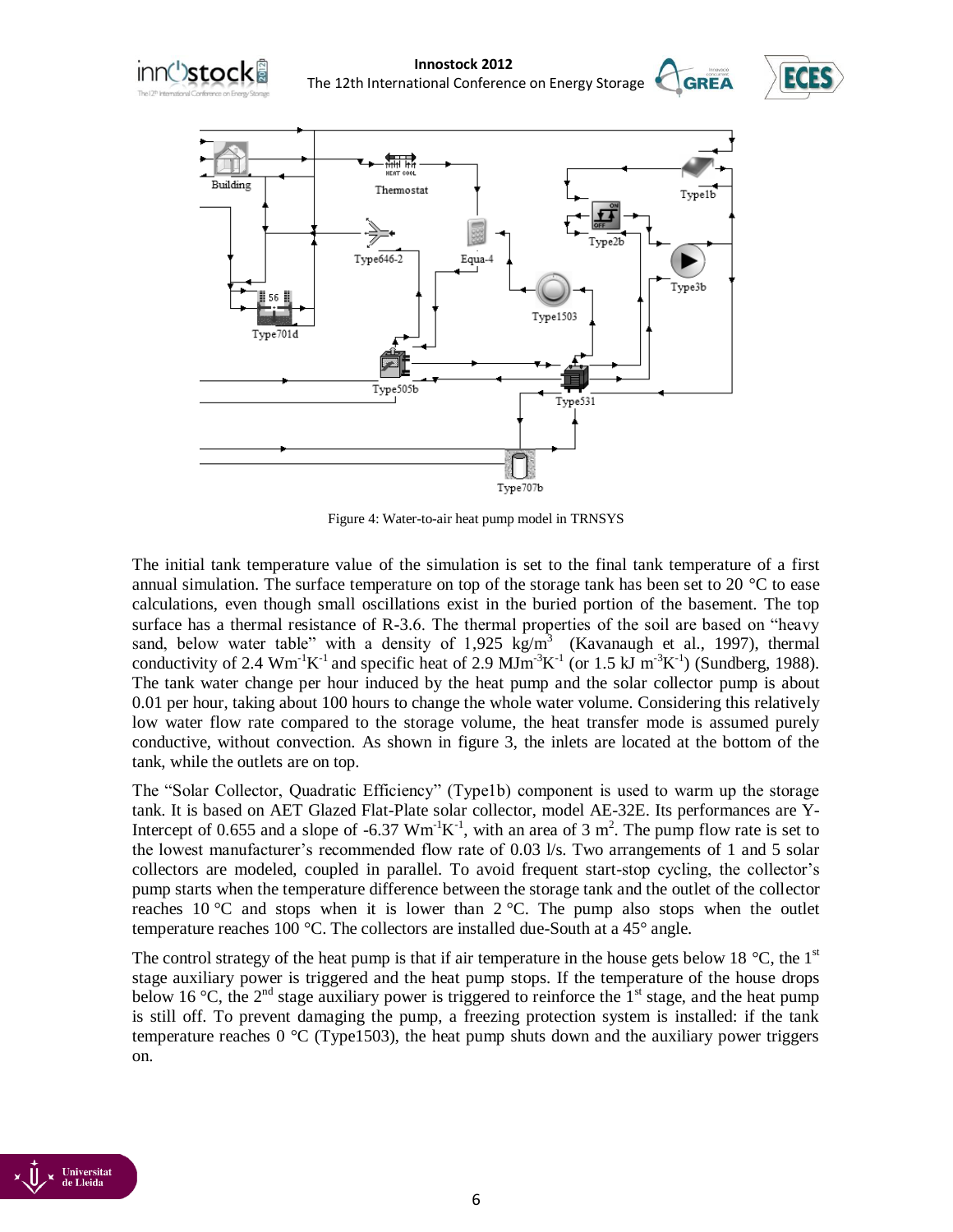



## **4. Results and discussion**

The simple residential model annual energy consumption is 15,800 kWh of heating and 600 kWh of cooling, which would be exchanged by the heat pump with the storage tank. For the water-to-air heat pump model, a total of twelve simulations were executed with: three tank volumes  $(67 \text{ m}^3, 100 \text{ m}^3 \text{ and } 133 \text{ m}^3)$ , coupled with one and five solar collectors, with and without insulation. Figure 5 presents the tank average temperature profiles for the three tank volumes, insulated, with 5 solar collectors.



Figure 5: Insulated tank temperature profiles, with 5 solar collectors

The heat pump extracts heat from the storage tank during heating seasons and stores heat during cooling seasons. Obviously, the small tank temperature rises higher than the large one during summer, but also cools down faster during the heating season. The amplitude of temperature variation is also larger for the small tank, freezing in winter and getting close to 60°C during summer. On all simulated arrangements, only the  $100 \text{ m}^3$  and  $133 \text{ m}^3$  insulated tanks coupled with 5 solar collectors avoided freezing all year long. The freezing protection triggers auxiliary power for all the other arrangements. Table 2 shows auxiliary power consumption for each simulation.

|                      | <b>Insulated Tank</b> |                   |                   | Uninsulated Tank |                   |                   |
|----------------------|-----------------------|-------------------|-------------------|------------------|-------------------|-------------------|
| Nb. of<br>collectors | $67 \text{ m}^3$      | $100 \text{ m}^3$ | $133 \text{ m}^3$ | $67 \text{ m}^3$ | $100 \text{ m}^3$ | $133 \text{ m}^3$ |
|                      | 6,700                 | 6,600             | 6,500             | 7,300            | 6,800             | 6,400             |
|                      | 1,000                 |                   |                   | 2,900            | 1,800             | 1,200             |

Table 2. Auxiliary power energy consumption (kWh)

The electricity consumption to heat the residential building would be larger from auxiliary power than from the heat pump. Considering this, a larger tank volume definitely helps energy savings, so

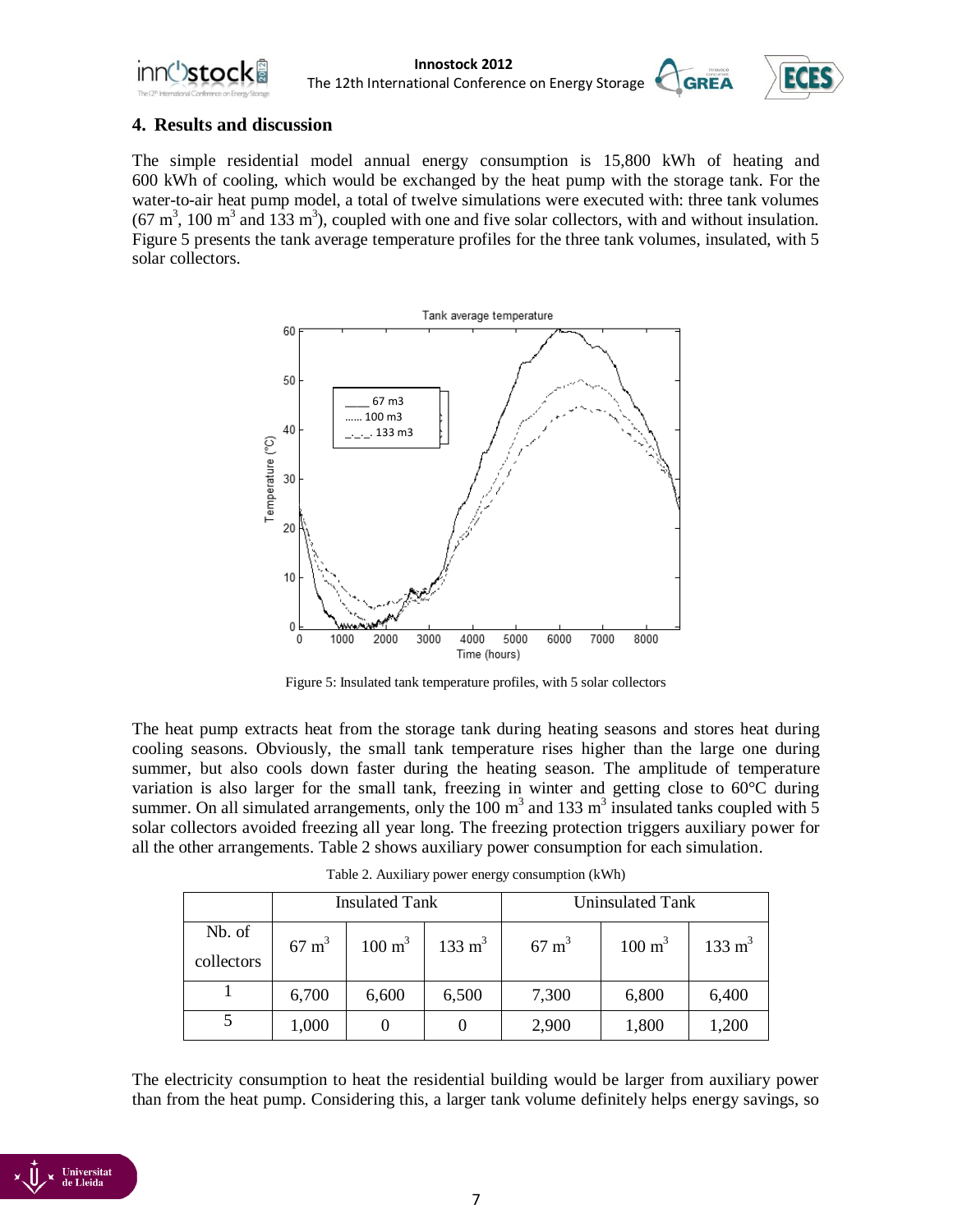



does insulating the tank. Each solar collector injects yearly about 2,700 kWh of thermal energy to the tank, but the increased tank temperature also increases losses to the ground. The heat exchanged with the ground has a negative balance because the mean water temperature is higher than that of the surrounding ground most of the year, as shown in table 3.

|                      | <b>Insulated Tank</b> |                   |                   | Uninsulated Tank |                   |                   |
|----------------------|-----------------------|-------------------|-------------------|------------------|-------------------|-------------------|
| Nb. of<br>collectors | $67 \text{ m}^3$      | $100 \text{ m}^3$ | $133 \text{ m}^3$ | $67 \text{ m}^3$ | $100 \text{ m}^3$ | $133 \text{ m}^3$ |
|                      | $-100$                | $-50$             | 20                | $-750$           | $-250$            | 150               |
|                      | $-1,500$              | $-1,600$          | $-1,700$          | $-4,400$         | $-4,200$          | $-4,100$          |

Table 3. Heat exchanged with surrounding ground (kWh)

Three different tendencies can be analyzed from this table. The first involves arrangements of one solar collector, with and without tank insulation. The smaller annual temperature variation of the larger tanks reduces heat losses to the ground, even gaining heat from the ground for the 133  $m<sup>3</sup>$ tanks. The second tendency is for the five solar collectors' arrangements for insulated tanks. The larger tanks are losing more heat to the ground than the small ones. This can be due to the fact that the proportion of surfaces in contact with the ground is more important than the temperature difference. The last tendency is for five solar collectors arrangements with uninsulated tanks. This time, the heat losses decrease with larger tank volumes. Even if the surface is bigger for larger volumes, the temperature difference with the ground is more important for smaller tanks. This behavior cannot be modeled with a simple average energy balance such as that presented in section 2.

For the arrangements with 5 solar collectors, the energy saved by insulating the tanks is more important than the annual energy gain of one solar collector. The energy savings that can be generated with heat pumps and solar collectors are lowered by the electricity required to operate mechanical equipments. Based on Hydro-Quebec's residential rate of 7.5 ¢/kWh, table 4 shows the electricity cost required to keep the building within comfort zone, including energy required from auxiliary power, to operate the heat pump and the solar collector pump:

|                      | <b>Insulated Tank</b> |                   |                   | Uninsulated Tank |                   |                   |
|----------------------|-----------------------|-------------------|-------------------|------------------|-------------------|-------------------|
| Nb. of<br>collectors | $67 \text{ m}^3$      | $100 \text{ m}^3$ | $133 \text{ m}^3$ | $67 \text{ m}^3$ | $100 \text{ m}^3$ | $133 \text{ m}^3$ |
|                      | 620 \$                | 620 \$            | 610\$             | 650 \$           | 630 \$            | 610\$             |
|                      | 360 \$                | 320\$             | 320\$             | 450 \$           | 400 \$            | 370 \$            |

|  | Table 4. Modeled electricity costs (\$/year) |  |
|--|----------------------------------------------|--|
|  |                                              |  |

There is virtually no economy between the 100  $m<sup>3</sup>$  and 133  $m<sup>3</sup>$  insulated tanks with 5 solar collectors' arrangements. Using this  $100 \text{ m}^3$  tank arrangement, figure 6 compares the heat transferred from the heat pump to the water tank, solar collectors' heat gain and the ground losses.

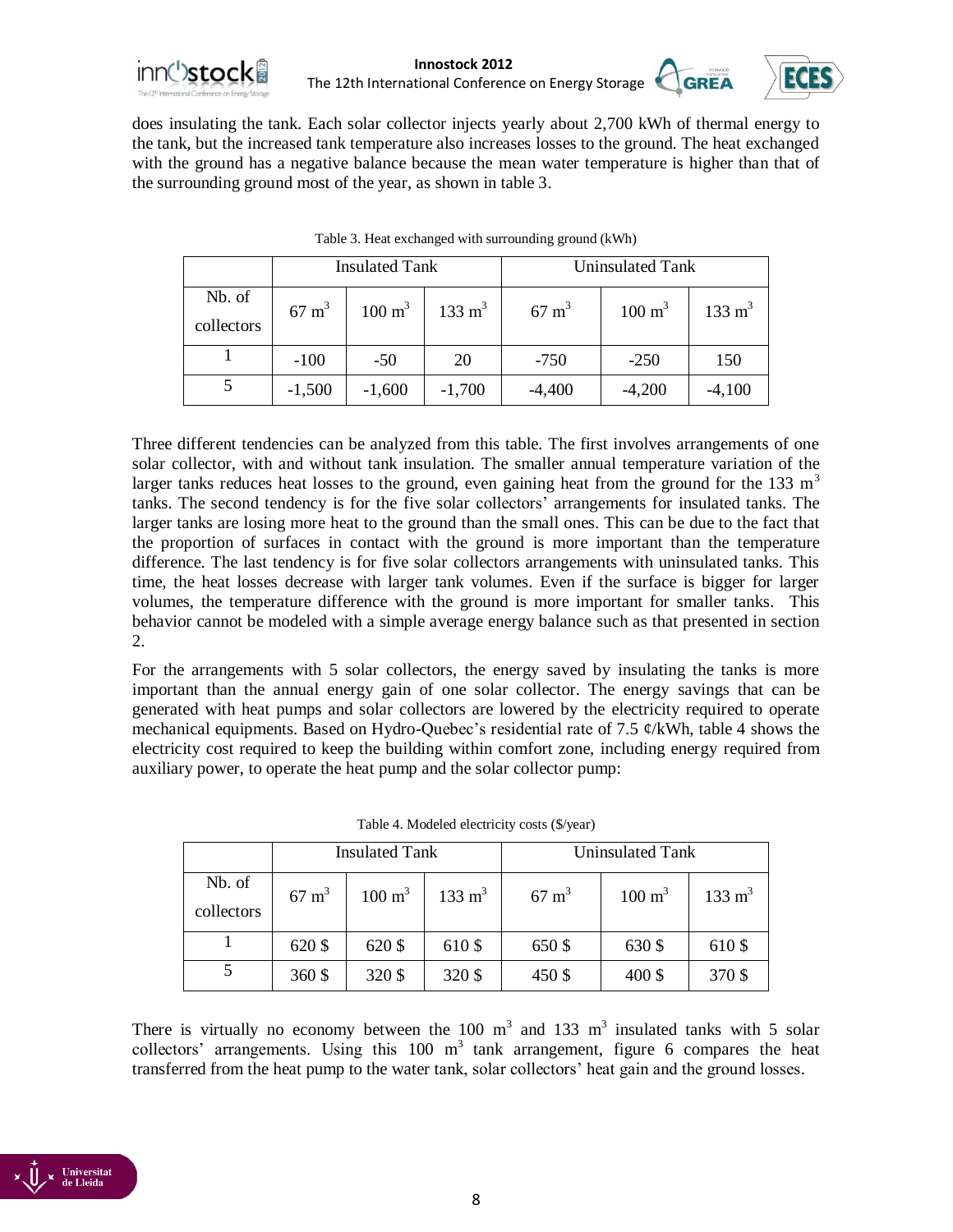





Figure 6: Heat pump, ground and solar collector heat transferred to the storage tank

There is not much heat transferred to the ground in winter because the temperature difference between the ground and the tank is small. In summer it rises, but still stays far below the cooling requirements. The annual energy transferred to the ground is marginal in comparison to the two other factors. The large heat transfer values at the beginning of the simulation can be caused by the fact that the ground temperature profile is based on Kasuda correlation. The initial tank temperature of 25 °C gets in contact with the colder ground temperature, increasing heat transfer. Using custom ground temperature profile would have been more accurate in these conditions. This problem was not as obvious for the systems with one solar collector, since the initial tank temperatures were 0  $\rm{^{\circ}C}.$ 

A problem with the simulation time step,  $\Delta t$ , was encountered. With  $\Delta t = 1$  hour, the room temperature fell below the auxiliary heaters set point, so the heat pump stopped. The simulation operates as if the compressor runs for the step time period and also stops for the same period of time when the room temperature gets to the set point. This implies that surface heat transfer, infiltrations and fresh air intake happens for 1 hour without heating sources. Lowering to  $\Delta t = 5$  min, the temperature was more even throughout the simulation, but still showed instabilities. The ideal time step would have to be as low as 5 seconds to avoid all instability but  $\Delta t = 1$  min was found to provide similar solutions.

Also, the air-to-air heat pump was based on manufacturer's catalog data supplied with the TRNSYS model. Consequently, the low temperature limit of the model was at -5  $\degree$ C, rather than -10  $\degree$ C commonly encountered for Quebec's air-to-air heat pumps. The refrigerant used in the component was not specified, but temperature of -5  $^{\circ}$ C and below occurs about 1,700 hours per year (20% of the time) and it occurs when heating is mostly required. Moreover, temperatures of  $-10$  °C and below occur about 1,000 hours per year (11% of the time).

The annual energy consumption and electricity cost for sensible heat for the three HVAC options modeled are represented in table 5.

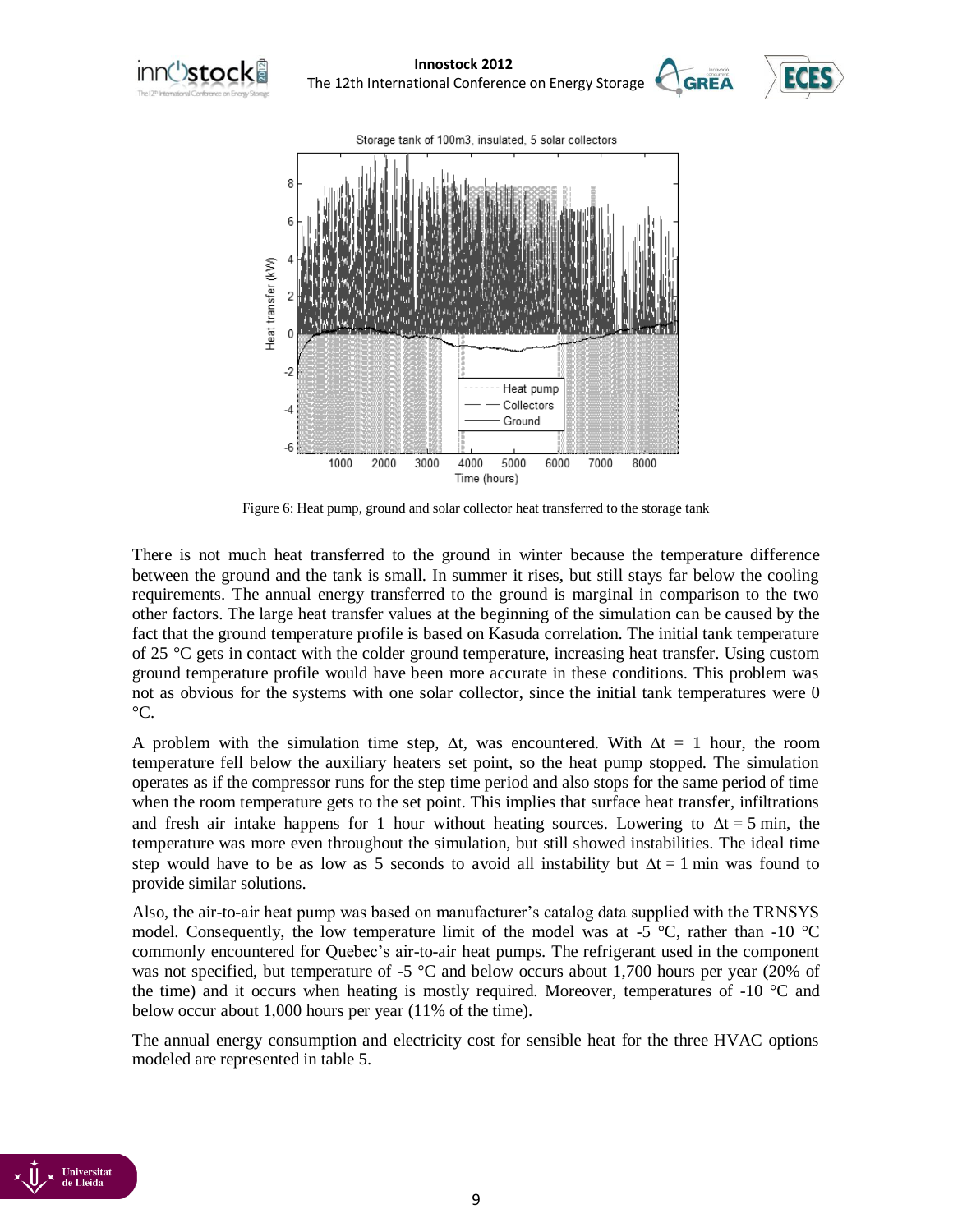

**Innostock 2012**<br> **IDES**<br> **IDES** The 12th International Conference on Energy Storage



| <b>HVAC</b> option                                                    | Annual      | Heating/Cooling           |
|-----------------------------------------------------------------------|-------------|---------------------------|
|                                                                       | Consumption | <b>Electricity Bill</b>   |
|                                                                       | (kWh)       | $(\frac{\sqrt{3}}{year})$ |
| Baseboard and air conditioning device                                 | 16,400      | 1,250 \$                  |
| Air-to-air heat pump                                                  | 13,500      | 1,150 \$                  |
| with thermal<br>Water-to-air heat pump<br>storage and solar collector | 3,200       | 250 \$                    |

Table 5. Electricity consumption comparison

The baseboard model showed the most important annual energy consumption. The advantage of a heat pump can be measured by a 2,900 kWh energy economy, but the auxiliary power supplied by the heat pump is of 11,500 kWh with cold temperatures, which is over evaluated because of the previously stated air-to-air heat pump component discrepancy. The water-to-air heat pump system with  $100 \text{ m}^3$  of water buried under the residential building and 5 solar collectors showed the best energy consumption, with 13,200 kWh of energy economy compared to baseboard model.

## **5. Conclusions**

A residential building located in Montreal, Quebec, Canada has been simulated with :1) a baseboard and air conditioning model; 2) an air-to-air heat pump; and 3) a system composed of a water-to-air heat pump, coupled with a water storage tank buried under the house and solar collectors. For the third system modeled, a freezing protection is added to the control strategy to avoid damaging the circulation pump. No partial freezing was allowed within the reservoir.

To avoid freezing during heating period, the size of the thermal storage was set to  $100 \text{ m}^3$ , coupled with five standard size 1.2m x 2.4m solar collectors. The ground coupling showed favorable results with insulation around the tank of R-1.8. The annual energy balance on the storage tank was 9,000 kWh extracted from the heat pump, 10,500 kWh gain from solar collectors 1,500 kWh net lost to the surrounding ground. The sum of heat pump heat transferred to water, solar collectors' useful gain and heat transferred to the ground equals -5 kWh, deemed acceptable.

Even though the annual bill is lower with the water-to-air heat pump system, the use of solar collectors to avoid freezing in the heating period and the size required of the thermal storage would make this option economically. Moreover, certain sanitary considerations should be accounted to avoid proliferation of microorganisms.